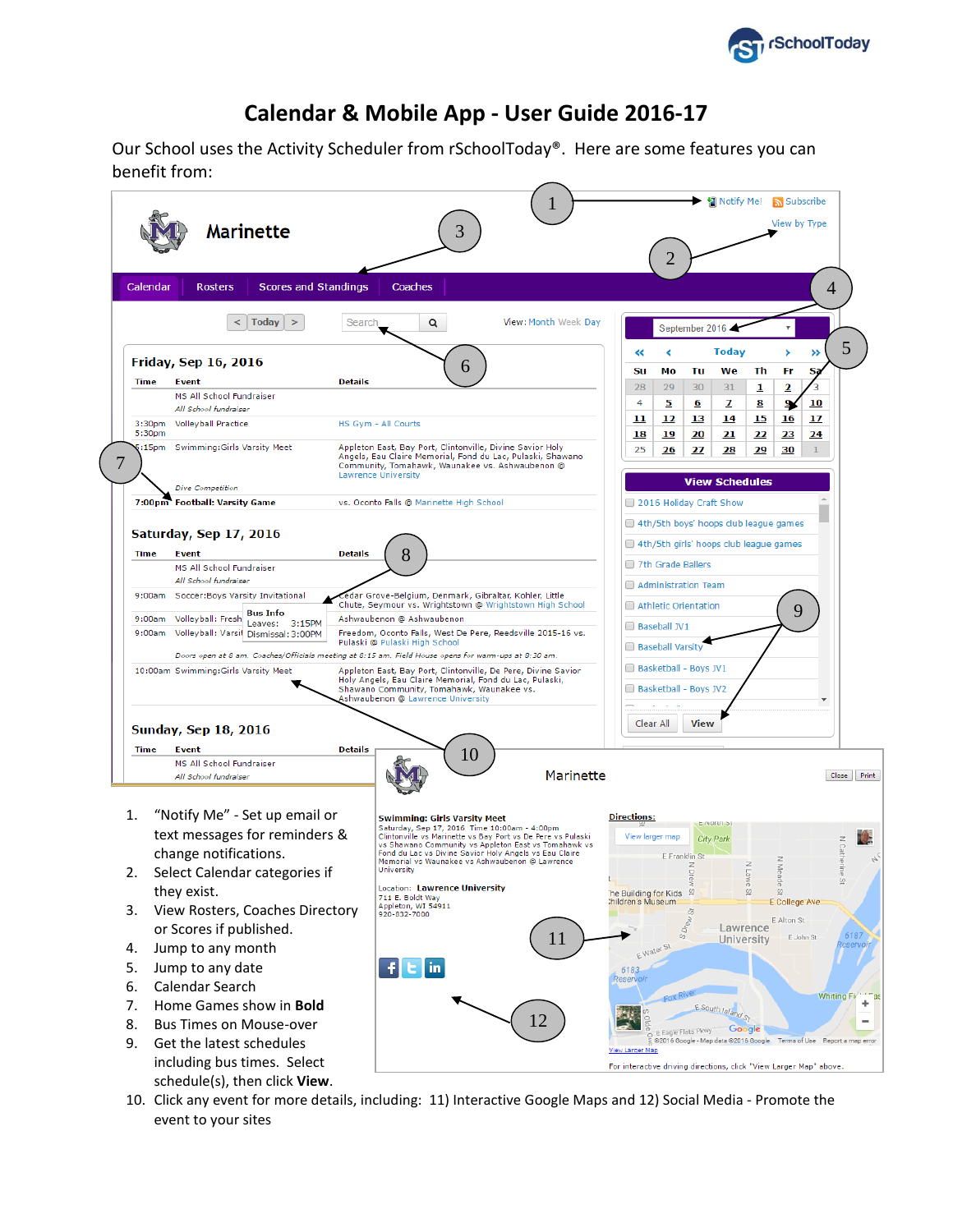## **Viewing Schedules** (#9 above):

Note: If you view a schedule and it doesn't open, it's because of a pop-up blocker. If this happens, typically there is an icon in the upper right showing that a pop-up is being blocked. Clicking it will give you a choice to "Always Allow."

|                                                            |                                        |                                                                                                  | 15     | 16               | 17              |  |  |
|------------------------------------------------------------|----------------------------------------|--------------------------------------------------------------------------------------------------|--------|------------------|-----------------|--|--|
| Winona Senior High School                                  |                                        | <b>Subscribe 17 5</b><br>Print<br>Email this<br>Close<br>Download<br>Change View: Day/date<br>۷. |        |                  |                 |  |  |
| Soccer Girls Varsity Schedule (as of 08-10-16)<br>14<br>18 |                                        |                                                                                                  |        |                  |                 |  |  |
| <b>Time</b><br><b>Type</b>                                 | Opponent<br>13                         | Location                                                                                         | Leaves | <b>Dismissal</b> | <b>Comments</b> |  |  |
| <b>Tuesday, Aug 23, 2016</b>                               |                                        |                                                                                                  |        |                  |                 |  |  |
| <b>TBD</b><br>Scrimmage                                    | Away vs. TBD                           | Rochester Fuad Mansour Complex                                                                   | 2:00PM | 1:45PM           |                 |  |  |
| Thursday, Aug 25, 2016                                     |                                        |                                                                                                  |        |                  |                 |  |  |
| 7:00PM<br>Game                                             | <b>La Crescent</b>                     | <b>Winona Paul Giel Field</b><br><b>Paul Giel Field</b>                                          |        |                  |                 |  |  |
| Saturday, Aug 27, 2016                                     |                                        |                                                                                                  |        |                  |                 |  |  |
| Match<br>1:00PM                                            | Away vs. Mankato East                  | Mankato Kennedy Elementary School                                                                | 9:30AM | 9:15AM           |                 |  |  |
| Tuesday, Aug 30, 2016                                      |                                        |                                                                                                  |        |                  |                 |  |  |
| Match<br>12:00PM                                           | Away vs. Caledonia Area Public Schools | Caledonia Area High School                                                                       | 8:00AM | 7:45AM           |                 |  |  |
|                                                            |                                        |                                                                                                  |        |                  |                 |  |  |
| Thursday, Sep 1, 2016<br>Match<br>7:00PM                   | <b>Red Wing</b>                        | <b>Winona Paul Giel Field</b>                                                                    |        |                  |                 |  |  |
|                                                            |                                        | <b>Paul Giel Field</b>                                                                           |        |                  |                 |  |  |
| Tuesday, Sep 6, 2016                                       |                                        |                                                                                                  |        |                  |                 |  |  |
| Match<br>7:00PM                                            | Austin                                 | <b>Winona Paul Giel Field</b><br><b>Paul Giel Field</b>                                          |        |                  |                 |  |  |
| Thursday, Sep 8, 2016                                      |                                        |                                                                                                  |        |                  |                 |  |  |
| Match<br>7:00PM                                            | Away vs. Faribault                     | <b>Faribault Soccer Complex</b>                                                                  | 1:45PM | 1:30PM           |                 |  |  |
| Saturday, Sep 10, 2016                                     |                                        |                                                                                                  |        |                  |                 |  |  |
| 12:00PM<br>Game                                            | <b>St. Charles</b>                     | <b>Winona Paul Giel Field</b><br><b>Paul Giel Field</b>                                          |        |                  |                 |  |  |

13. Home Games in Bold

14. Change Views – condensed view, month view, list multiple schedules separately, etc.

15. Print schedules

16. Email schedules. This sends a link to the latest version, so don't bother to include attachments.

17. Subscribe - This will push your schedules to your smart phone/tablet, Outlook, or Google Calendar, and autoupdates your calendar with changes.

18. Download a file of schedules to various file formats.

## **NOTIFY ME! Automatic notifications and reminders** Notify Me!

Click "Notify Me" from the main screen (see #1 above). Choose which competitive activities you want.

| Alpine Boys VARSITY         |  | Soccer Girls VARSITY        |
|-----------------------------|--|-----------------------------|
| Cross Country Boys VARSITY  |  | Swimming Girls VARSITY      |
| Cross Country Girls VARSITY |  | <b>Tennis Girls C TEAM</b>  |
| Football JV                 |  | <b>Tennis Girls JV</b>      |
| Football VARSITY            |  | <b>Tennis Girls MS</b>      |
| Nordic Boys VARSITY         |  | <b>Tennis Girls VARSITY</b> |
| Soccer Boys C TEAM          |  | Volleyball Girls C TEAM     |
| Soccer Boys JV              |  | Volleyball Girls JV         |
| Soccer Boys VARSITY         |  | Volleyball Girls VARSITY    |
| Soccer Girls JV             |  |                             |

Then, click **Continue >>** to select the non-competitive activities you want.